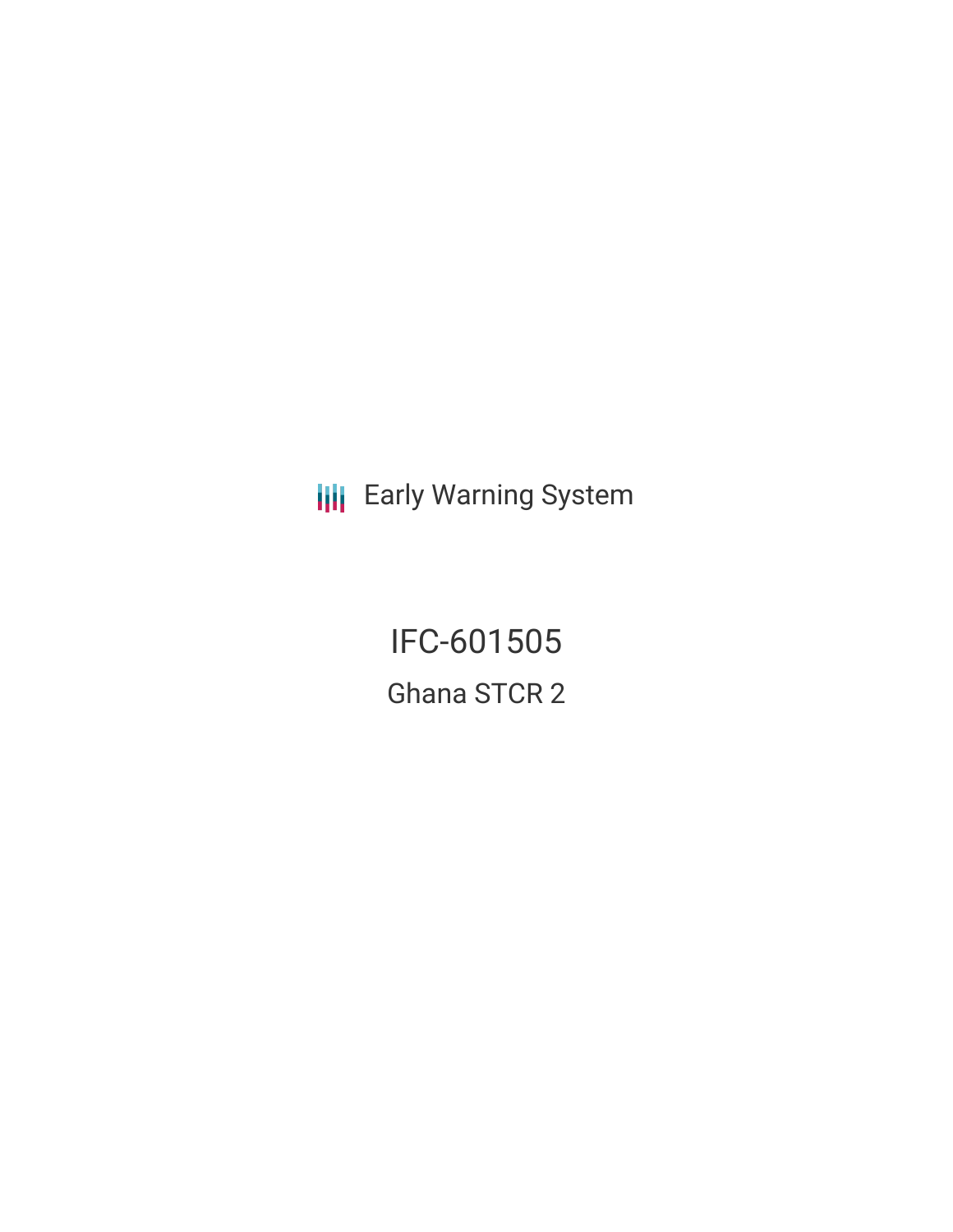

# **Quick Facts**

| <b>Countries</b>              | Ghana                                   |
|-------------------------------|-----------------------------------------|
| <b>Financial Institutions</b> | International Finance Corporation (IFC) |
| <b>Status</b>                 | Active                                  |
| <b>Bank Risk Rating</b>       | U                                       |
| <b>Voting Date</b>            | 2016-06-24                              |
| <b>Borrower</b>               | Government of Ghana                     |
| <b>Sectors</b>                | Finance                                 |
| <b>Project Cost (USD)</b>     | $$0.73$ million                         |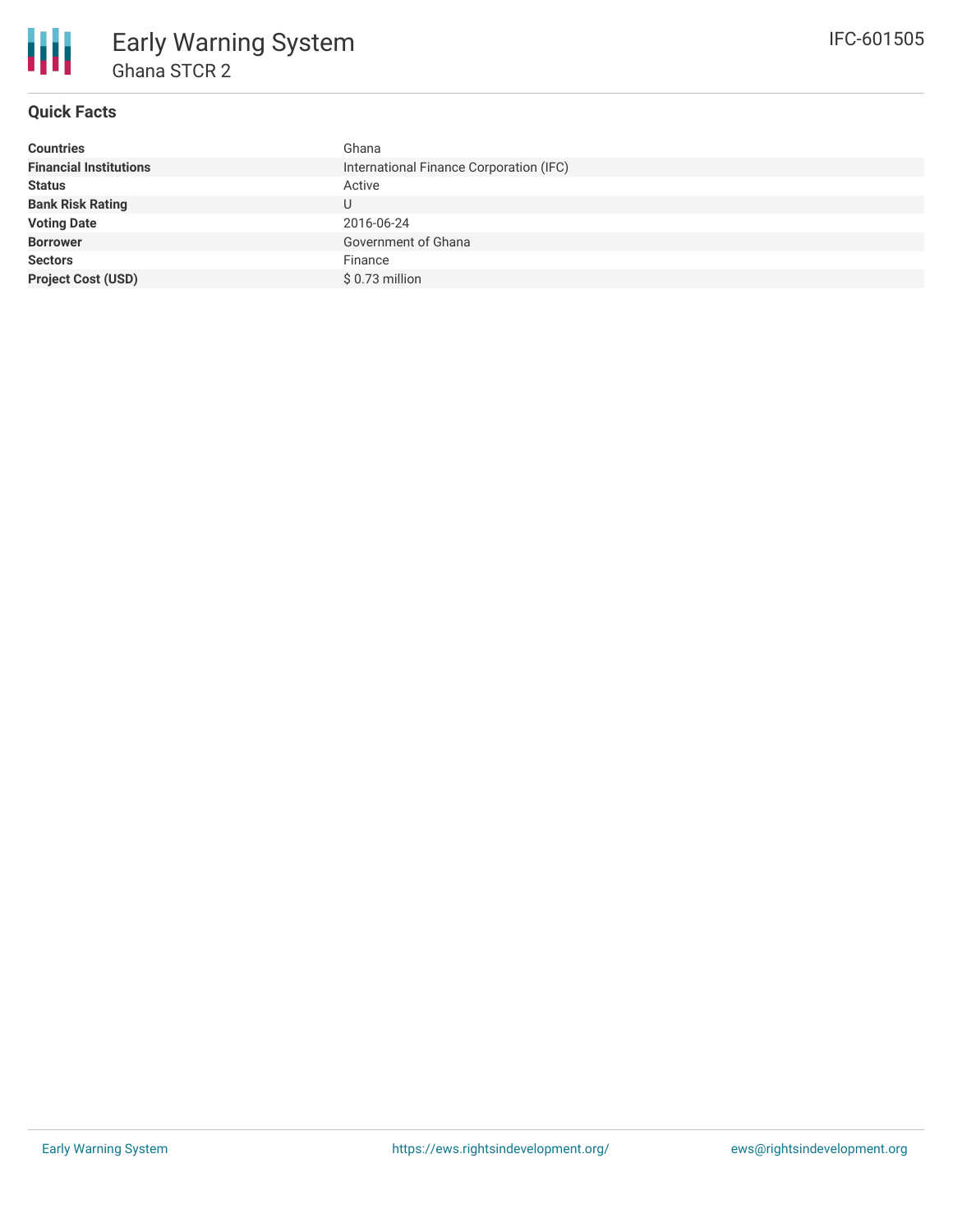

# **Project Description**

The project will facilitate the development of a modern secured financing system in Ghana by focusing on the following three areas: (i) Support the Government to strengthen the legal and regulatory framework for secured transactions by amending the Borrowers and Lenders Act (ii) Support the enhancement of the electronic centralized collateral registry for security interests in movable property and (iii) train, build capacity and awareness directed to the main group of public and private stakeholders on movable asset-based lending.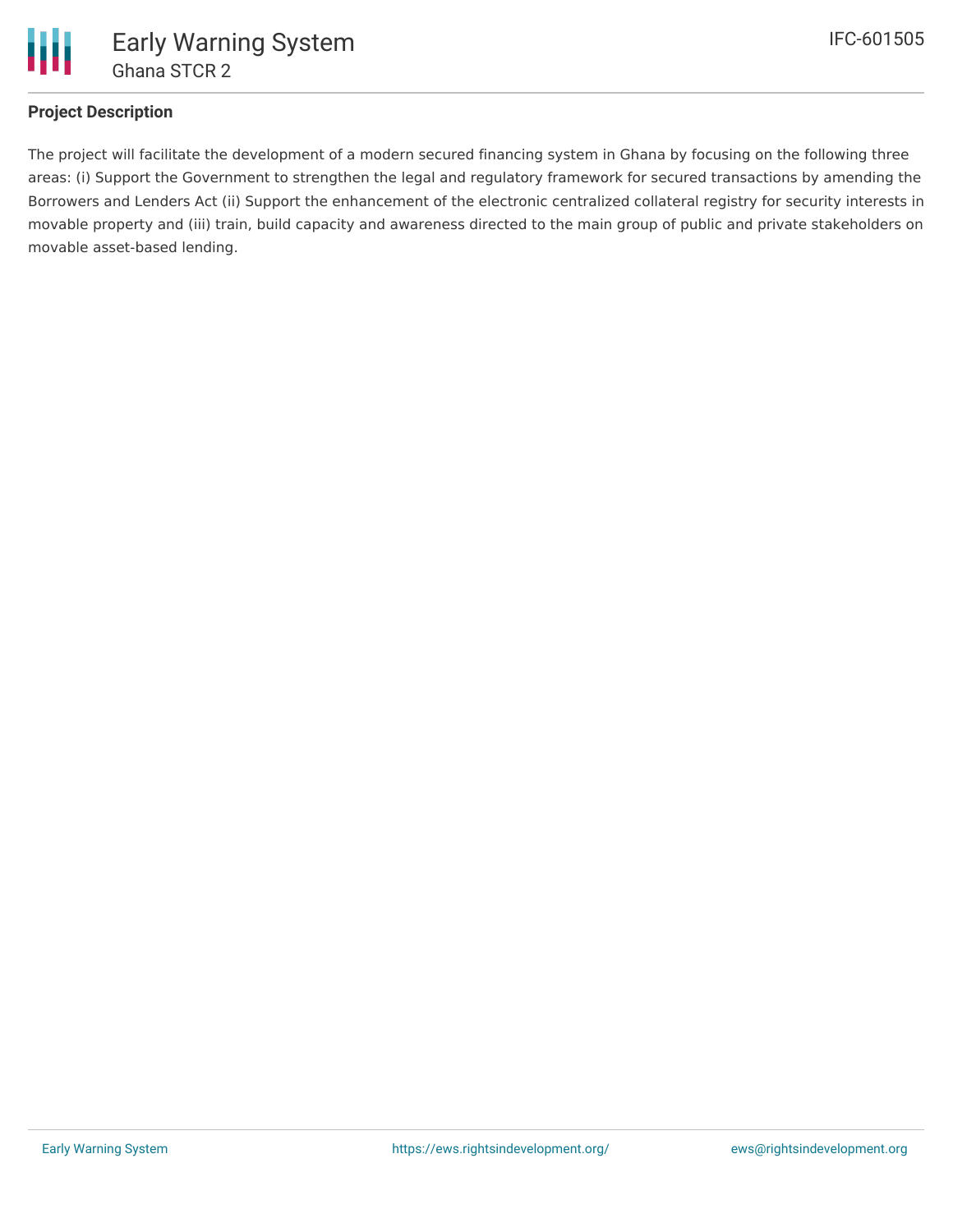### **Investment Description**

• International Finance Corporation (IFC)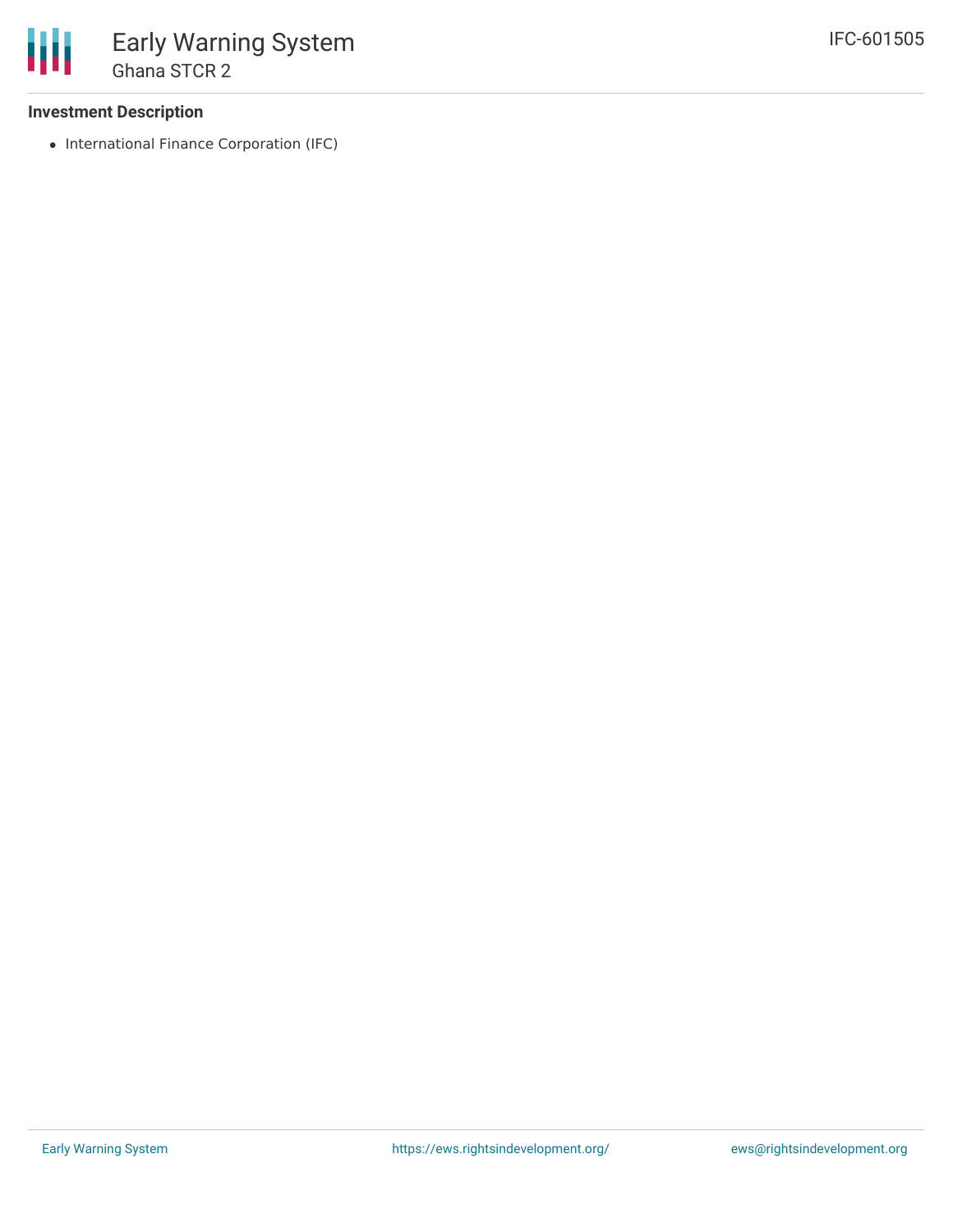

# **Contact Information**

ACCOUNTABILITY MECHANISM OF IFC

The Compliance Advisor Ombudsman (CAO) is the independent complaint mechanism and fact-finding body for people who believe they are likely to be, or have been, adversely affected by an IFC or MIGA- financed project. If you submit a complaint to the CAO, they may assist you in resolving a dispute with the company and/or investigate to assess whether the IFC is following its own policies and procedures for preventing harm to people or the environment. If you want to submit a complaint electronically, you can email the CAO at CAO@worldbankgroup.org. You can learn more about the CAO and how to file a complaint at http://www.cao-ombudsman.org/